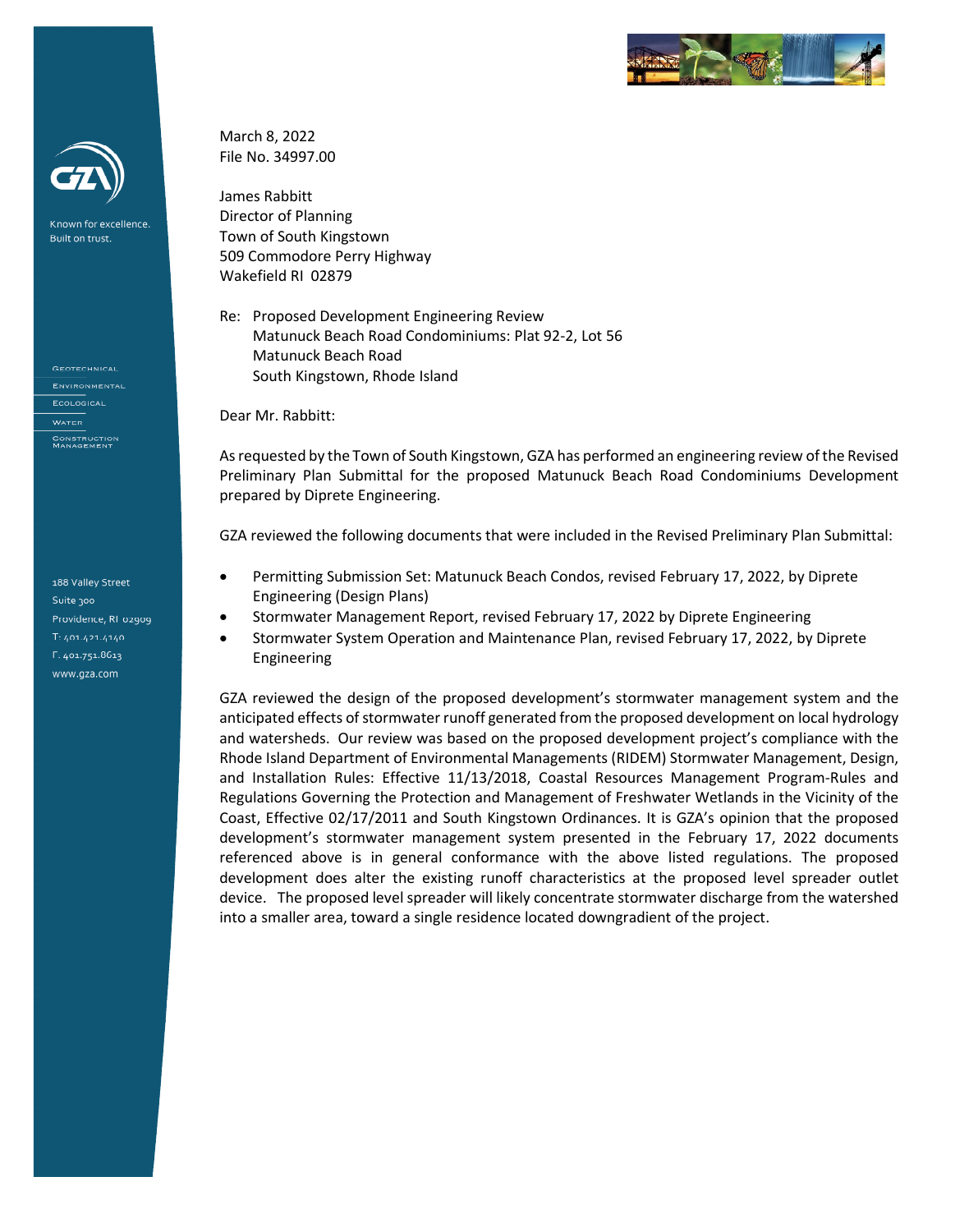

March 8, 2022 File No. 34997.00 Matunuck Beach Condos  *Page | 2* 

If you have any questions or require additional information, please do not hesitate to contact Ryan DaPonte at (401) 741-4514 o[r ryan.daponte@gza.com](mailto:ryan.daponte@gza.com) 

Very truly yours,

GZA GEOENVIRONMENTAL, INC.

Ryan DaPonte, P.E. Project Manager

Todd Greene, P.E. Associate Principal

Attachments: Limitations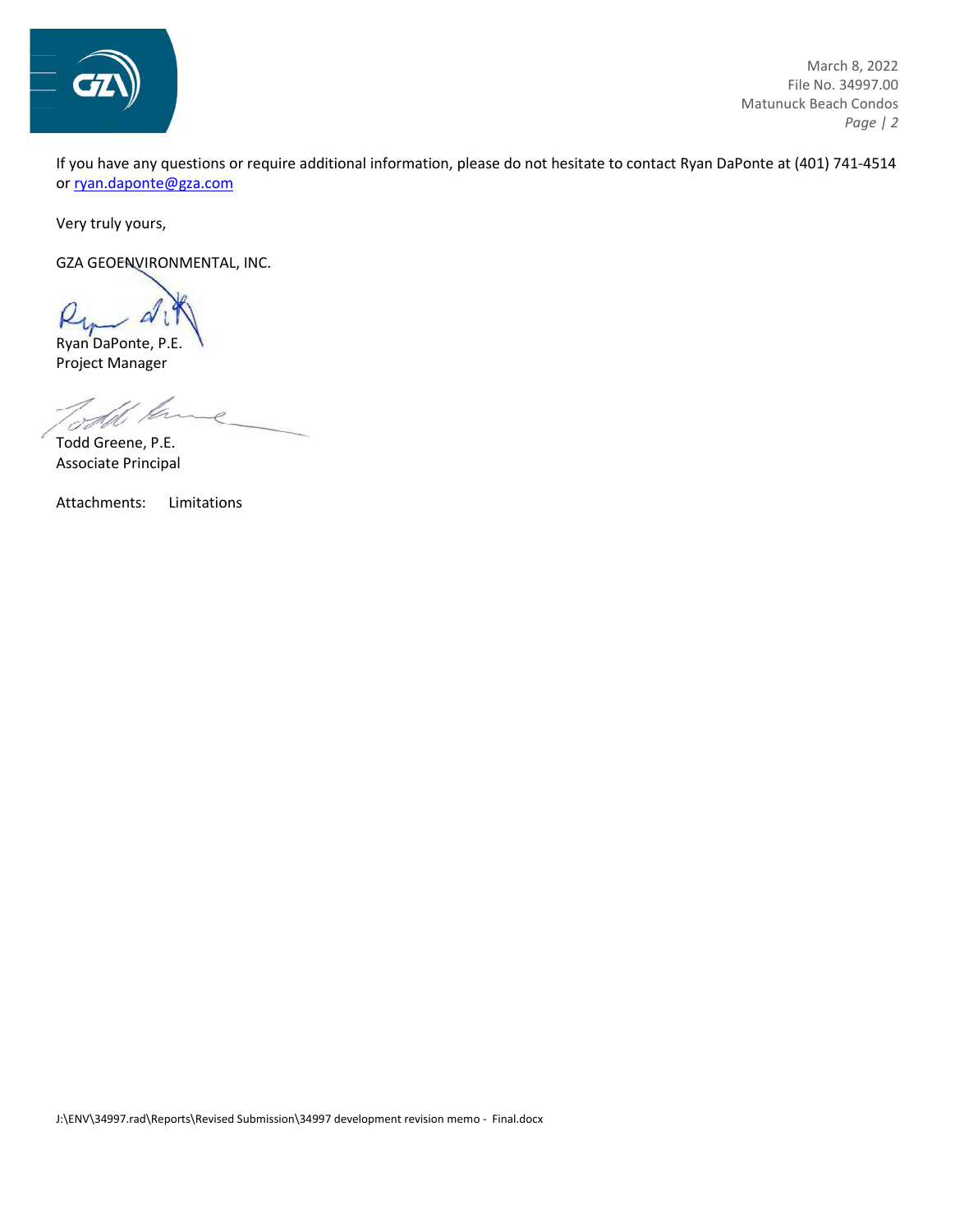

#### *Proactive by Design* **USE OF REPORT**

1. GZA GeoEnvironmental, Inc. (GZA) prepared this report on behalf of, and for the exclusive use of our Client for the stated purpose(s) and location(s) identified in the Proposal for Services and/or Report. Use of this report, in whole or in part, at other locations, or for other purposes, may lead to inappropriate conclusions; and we do not accept any responsibility for the consequences of such use(s). Further, reliance by any party not expressly identified in the agreement, for any use, without our prior written permission, shall be at that party's sole risk, and without any liability to GZA.

# **STANDARD OF CARE**

- 2. GZA's findings and conclusions are based on the work conducted as part of the Scope of Services set forth in the Proposal for Services and/or Report and reflect our professional judgment. These findings and conclusions must be considered not as scientific or engineering certainties, but rather as our professional opinions concerning the limited data gathered during the course of our work. Conditions other than described in this report may be found at the subject location(s).
- 3. GZA'sservices were performed using the degree of skill and care ordinarily exercised by qualified professionals performing the same type of services, at the same time, under similar conditions, at the same or a similar property. No warranty, expressed or implied, is made. Specifically, GZA does not and cannot represent that the Site contains no hazardous material, oil, or other latent condition beyond that observed by GZA during its study. Additionally, GZA makes no warranty that any response action or recommended action will achieve all of its objectives or that the findings of this study will be upheld by a local, state or federal agency.
- 4. In conducting our work, GZA relied upon certain information made available by public agencies, Client and/or others. GZA did not attempt to independently verify the accuracy or completeness of that information. Inconsistencies in this information which we have noted, if any, are discussed in the Report.

## **SUBSURFACE CONDITIONS**

- 5. The generalized soil profile(s) provided in our Report are based on widely-spaced subsurface explorations and are intended only to convey trends in subsurface conditions. The boundaries between strata are approximate and idealized, and were based on our assessment of subsurface conditions. The composition of strata, and the transitions between strata, may be more variable and more complex than indicated. For more specific information on soil conditions at a specific location refer to the exploration logs. The nature and extent of variations between these explorations may not become evident until further exploration or construction. If variations or other latent conditions then become evident, it will be necessary to reevaluate the conclusions and recommendations of this report.
- 6. Water level readings have been made, as described in this Report, in and monitoring wells at the specified times and under the stated conditions. These data have been reviewed and interpretations have been made in this report. Fluctuations in the level of the groundwater however occur due to temporal or spatial variations in areal recharge rates, soil heterogeneities, the presence of subsurface utilities, and/or natural or artificially induced perturbations. The observed water table may be other than indicated in the Report.

# **COMPLIANCE WITH CODES AND REGULATIONS**

7. We used reasonable care in identifying and interpreting applicable codes and regulations necessary to execute our scope of work. These codes and regulations are subject to various, and possibly contradictory, interpretations. Interpretations and compliance with codes and regulations by other parties is beyond our control.